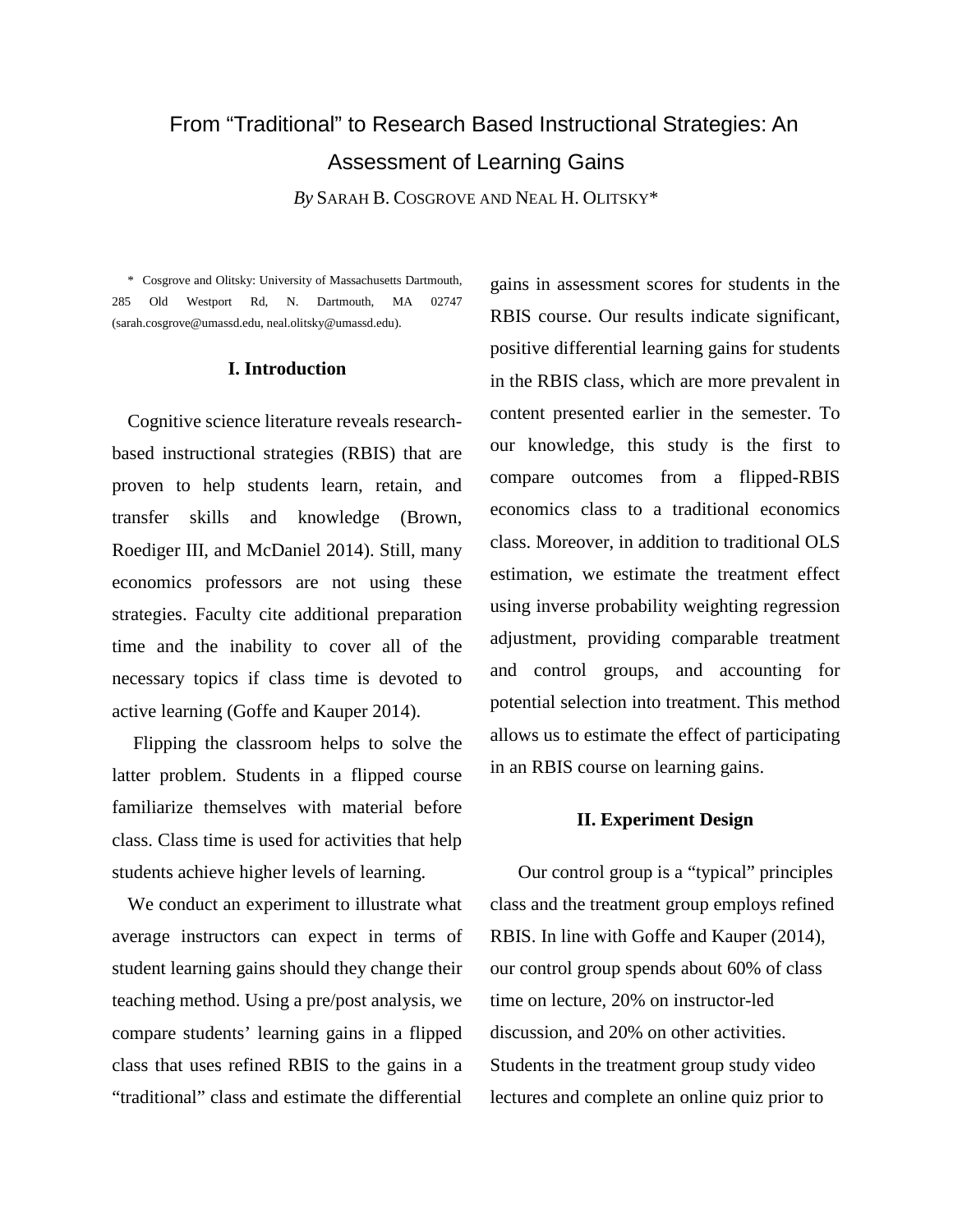class, work through scaffolded concept-based problem sets in groups with instructor support and complete an "exit" worksheet individually during class, and test their knowledge with a more challenging, though still low stakes, online quiz after class. We use assessment results from two principles of microeconomics classes taught by the same instructor during the spring 2017 semester. To best capture the effect of the RBIS, other aspects of the course, such as textbook, exams, and weights of course components, were consistent across the control and treatment groups. Students were unaware of any difference in the classes when registering. Our IRB approval allowed us to notify students and request their consent on the last day of class to prevent participation in the experiment from biasing their behavior.

The assessment data used in this study were collected at two distinct times: a pretest on the first day of class and the final exam. The final exam included embedded questions that were similar, but not identical, to those on the pretest. We collected data on five topics divided among three class content units: specialization and trade (Unit 1), demand and supply (Unit 1), elasticity (Unit 2), welfare analysis including taxes (Unit 2), and costs and competitive markets (Unit 3). All questions were open response, rather than multiple choice to make random guessing ineffective.

The collection of assessment data at two points allows us to measure gains in learning that occur during the semester. Moreover, by separating the analysis into units, we can analyze the possibility that flipping will affect students differently either based on the nature of the material or based on the amount of time they have to adjust to the mode.

# **III. Descriptive Analysis**

The data for this study are drawn from three sources: the course, university admissions profiles, and students' college transcripts. From these data, we construct two outcome variables: total learning gains (*LG*) and relative learning gains (*RLG*). Learning gains is an aggregate of indicator variables corresponding to whether a student incorrectly answered a question on the pretest but correctly answered it on the final exam. The *LG* variable is the sum of the learning gains for each question in the content unit. Similarly, to account for variations in the initial level of knowledge, we construct an alternate measure, relative learning gains (*RLG*), which is the difference of the percent of questions answered correctly on the final exam and on the pretest divided by the difference of 100% and the percent answered correctly on the pretest. *RLG*  measures the learning gains of an individual as a percentage of the gains possible to the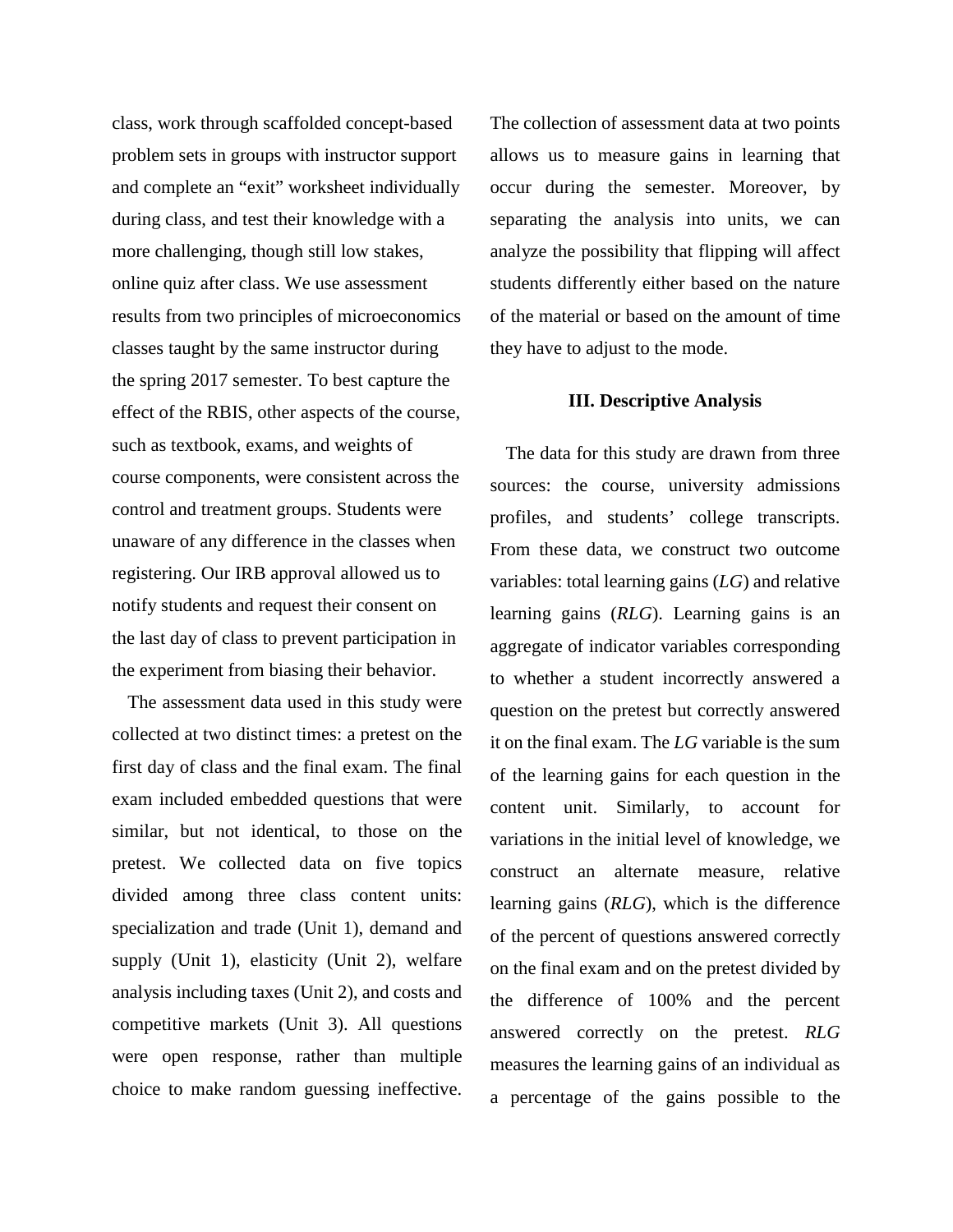student. The key independent variable is the treatment status variable, which takes a value of one if the student was enrolled in the flipped RBIS class and zero otherwise. We control for prior coursework in economics and include background variables: gender, race/ethnicity, broad categories of college major, cumulative college credits earned, cumulative college GPA, citizenship status, whether the student resides on campus or if he/she commutes, SAT math score, and indicator variables that report whether the individual is from a low-income background and whether the student is a first generation college student.

#### *A. Descriptive Analysis*

The initial sample consists of 123 students, with 62 students enrolled in the control class and 61 enrolled in the treatment class. Because SAT math scores have been shown repeatedly to be an important predictor of success in economics classes (Olitsky and Cosgrove 2013, 2016; Cosgrove and Olitsky 2015), we eliminate students for whom no SAT scores are reported, reducing our sample from 123 to 106. There are students who enrolled in the class but dropped or withdrew from the class during the

<span id="page-2-0"></span> $1$  The students who did not take the final were equally distributed between the treatment and the control group, suggesting that students were not selecting out of the class because of its instruction

semester. Eliminating these observations from the sample, further reduces our sample size from [1](#page-2-0)06 to 94. $^1$ 

Comparing descriptive statistics across treatment status reveals several patterns. First, compared to students in the control group  $(M =$ 5.14,  $SD = 2.93$ , students in the treatment group answered significantly more of the repeated questions correctly on the Unit 1 topics ( $M = 6.94$ ,  $SD = 2.33$ ), answering 1.8 more questions correctly on average,  $t(89) =$ 2.86,  $p = 0.005$ . Students in the treatment group exhibited greater learning gains  $(M = 6.44, SD)$  $= 2.22$ ) and relative learning gains (M = 0.674,  $SD = 0.254$ ) than the control group (*LG*: M =  $4.92$ ,  $SD = 2.93$ ;  $RLG$ :  $M = 0.499$ ,  $SD = 0.299$ ),  $t(89) = 3.06$ ,  $p = 0.001$ . No significant differences in the learning gains for the Unit 2 and Unit 3 topics were observed. Total learning gains and relative learning gains across all topics were significantly higher for the treatment group (for  $LG$ , diff = 2.504; p < 0.01; for  $RLG$ , diff = 0.114;  $p < 0.05$ ). Second, with three exceptions the means of the treatment and control groups were not statistically different across the measured controls. The treatment group had a significantly greater proportion of

type. These courses typically see a withdrawal/dropout rate of approximately 10%, so this sample reduction is reasonable.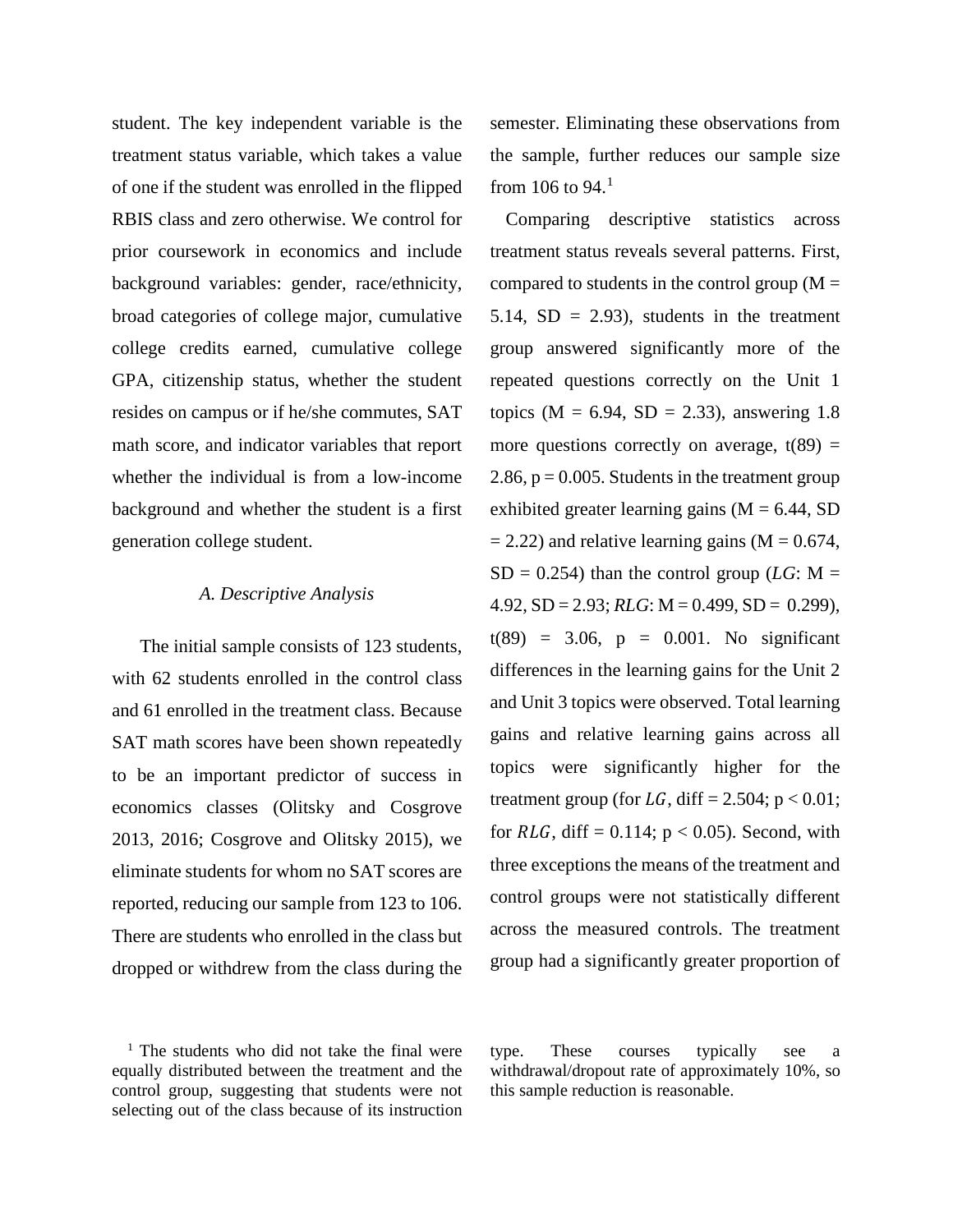students who were white (64% compared to 37%; diff =  $0.277$ ; p < 0.01), a significantly higher percentage of United States' citizens (98% compared to 78%; diff =  $0.202$ ; p < 0.01), and a significantly lower percentage of low income students (11% compared to 29%; diff  $=$  $-0.175$ ; p < 0.05).

## **IV. Econometric Specification**

Because the treatment and control groups are statistically similar with regards to the observable controls, the effect of treatment can likely be captured by a standard OLS regression. Our benchmark econometric specifications are reduced forms of an educational production function, in which learning gains and relative learning gains are regressed on treatment status, and the aforementioned demographic and academic achievement controls. Separate regressions are estimated for each content unit, in addition to overall learning gains.

While the reduced form specification controls for characteristics that could potentially influence the effect of the treatment, it is possible that the OLS specification is not capturing the true effect of the treatment. Ideally, we would calculate the average treatment effect (ATE) by computing the average of the difference in learning gains between the treatment and control group. Yet, for each individual, we only observe their learning gains in their assigned treatment group, requiring us to estimate the counterfactual outcome, the learning gains a student in the treatment group *would have experienced* had he/she been assigned to the control group instead, or vice versa.

We employ Wooldridge's "Double Robust" estimator (Wooldridge 2007, 2010 p 930-934), which combines two methods of determining the counterfactual: regression adjustment and propensity score weighting. Combining these two methods makes the resulting estimates more robust to specification error, a key econometric concern surrounding program evaluation methods.

The double robust estimator is implemented as follows. First, we estimate the propensity score, the probability that an individual is in the treatment group, using a probit regression, with the controls being all of the independent variables included in the benchmark OLS specification. [2](#page-3-0) Second, we

<span id="page-3-0"></span><sup>2</sup> Caliendo and Kopeinig (2008) presents a detailed discussion of the assumptions required to estimate and use a propensity score to which the present analysis conforms. We test these assumptions as prescribed in the literature; however due to space restrictions we do not report the results of these tests in this article. These are results are available upon request.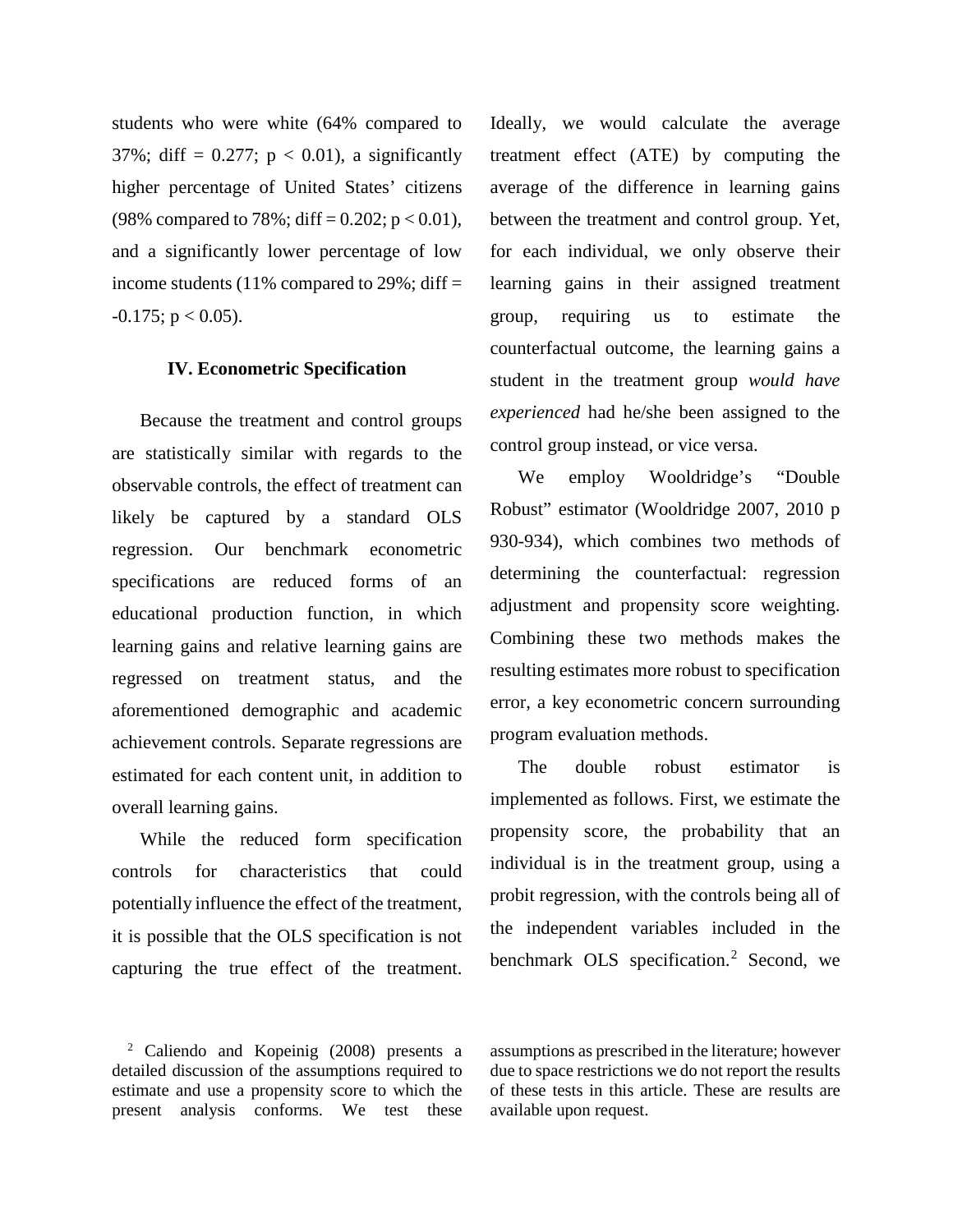estimate separate weighted linear regressions for the treatment and control groups of the learning gains outcome on the relevant covariates, using the inverse of the propensity score as the regression weight for the treatment group, and the inverse of one minus the propensity score as the regression weight for the control group. Third, the *ATE* is estimated by computing the average of the difference in the linear predictions from the weighted regressions.

Because we use both propensity score weighting and regression adjustment, the estimates are robust to specification error either of the regression model or of the propensity score estimation. Wooldridge (2007, 2010) shows that only one of the two must be specified correctly for the estimation to provide consistent estimates of the *ATE*. The estimation procedure also estimates the average treatment effect on the treated (*ATT*), computing the average treatment effect for only those in the treatment group and the potential outcome means, which are the linear predictions of the average learning gains and average relative learning gains.

# **V. Results**

The OLS results suggest that participation in treatment is significantly associated with learning gains,  $b = 2.504$ ,  $t(79) = 3.19$ ,  $p < 0.01$ ,

and relative learning gains,  $b = 0.105$ ,  $t(79) =$ 2.53,  $p < 0.05$ . Examining the learning gains by content unit, the results indicate that for Unit 1 questions, participation in the RBIS treatment is significantly associated with additional improvements both in learning gains,  $b =$ 1.526,  $t(79) = 2.88$ ,  $p < 0.01$ , and in relative learning gains,  $b = 0.168$ ,  $t(79) = 3.02$ ,  $p < 0.01$ , compared to the control group, on average. Likewise, for Unit 2, participation in the treatment is significantly associated both with additional learning gains,  $b = 1.021$ ,  $t(79) =$ 2.30,  $p < 0.05$  and with additional relative learning gains  $b = 0.113$ ,  $t = 2.30$ ,  $p < 0.05$ . For Unit 3, there are significant additional gains associated with treatment neither with learning gains, nor with relative learning gains.

The OLS results also reveal two patterns that are consistent with previous studies and our prior expectations. First, there is a significant, positive association between learning gains and college GPA, of roughly the same magnitude of the treatment effect for the overall learning gains,  $b = 2.79$ ,  $t(79) = 4.50$ , p  $(0.001)$ , and relative learning gains  $b = 0.125$ ,  $t(79) = 3.92$ ,  $p < 0.001$ , and for Units 1 (*LG*: b  $= 1.298$ ,  $t(79) = 3.25$ ,  $p < 0.001$ : *RLG*:  $b =$ 0.133,  $t(79) = 3.11$ ,  $p < 0.001$ ) and 2 (*LG*:  $b =$ 1.49,  $t(79) = 4.25$ ,  $p < 0.001$ : *RLG*:  $b = 0.166$ ,  $t(79) = 4.25$ ,  $p < 0.001$ ). College GPA has no significant association with learning gains for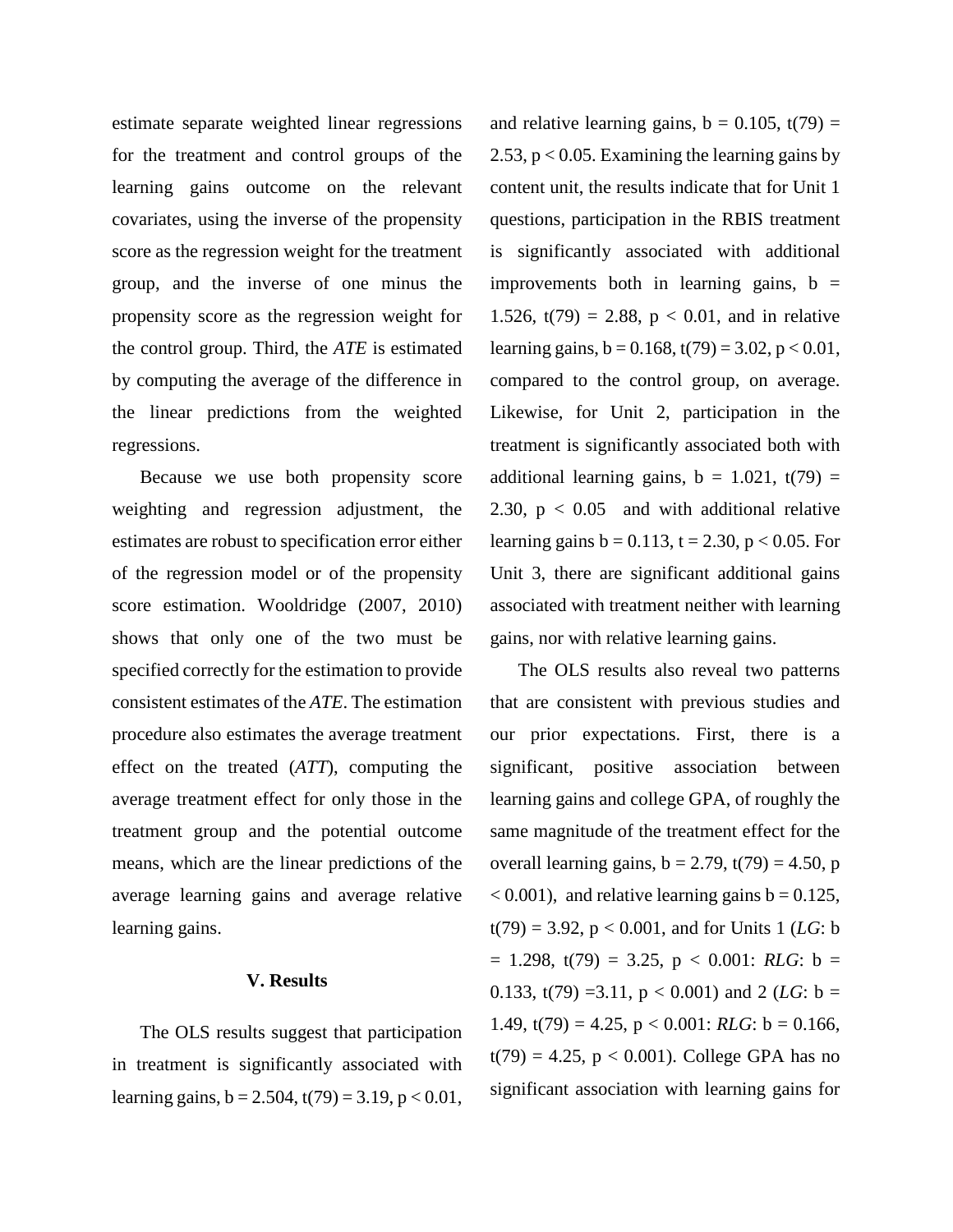Unit 3 (*LG*:  $b = 0.393$ ,  $t(79) = 1.42$ ,  $p > 0.1$ : *RLG*:  $b = 0.054$ ,  $t(79) = 1.32$ ,  $p > 0.1$ ). Second, there is a significant, positive association between SAT math scores and learning gains  $(LG: b = 0.022, t(79) = 3.56, p < 0.001: RLG: b$  $= 0.001$ , t(79)  $= 3.78$ , p < 0.001). Overall, increasing SAT math scores by one standard deviation (approximately 81 points) is associated with an increase in learning gains of 1.78 questions or approximately 9.5%.

The ancillary propensity score estimation has some noteworthy results. Of the controls in the propensity score estimation, two are statistically significant. First, students who are US citizens are also more likely to be in the treatment group,  $b = 2.53$ ,  $t(79) = 2.29$ ,  $p <$ 0.05. Second, students in the treatment group are less likely to be from a low-income family,  $b = -1.528$ ,  $t(79) = 2.002$ ,  $p < 0.05$ . The remaining coefficients are insignificant.

The estimates from the double robust estimation procedure confirm and strengthen the results from the OLS model, indicating a significant, positive effect of treatment on overall learning gains  $(LG: b = 3.27, z = 4.31,$  $p < 0.001$ : *RLG*:  $b = 0.149$ ,  $z = 3.97$ ,  $p < 0.001$ ) and learning gains in the first content unit (*LG*:  $b = 1.898$ ,  $z = 3.83$ ,  $p < 0.001$ : *RLG*:  $b = 0.211$ ,  $z = 4.21$ ,  $p < 0.001$ ) and the second content unit  $(LG: b = 1.374, z = 3.45, p < 0.01: RLG: b =$ 0.153,  $z = 3.45$ ,  $p < 0.001$ ), and no significant

treatment effect for the Unit 3 content  $(LG: b =$ 0.367,  $z = 1.06$ ,  $p > 0.1$ : *RLG*:  $b = 0.069$ ,  $z =$ 1.37,  $p > 0.1$ ). These results indicate that the average effect of treatment is an additional 3.2 questions or additional relative learning gains of approximately 15%. The potential outcome means results indicate that students in the treatment group answered 11.6 more questions correctly or 62.6%, on average, on the final exam than they did on the pretest; whereas the control group improved by 8.4 questions or 47.7%, on average.

## **V. Discussion**

This study tests the effectiveness of instructional strategies espoused by the cognitive science literature, comparing the average learning gains between students in a "traditional" principles of microeconomics course to the average learning gains of students in a course designed to deliberately employ these strategies. Two econometric specifications generate similar results: significant positive treatment effects for the overall learning gains, and for the first and second course content units.

These results are consistent with the cognitive science literature. Repeated testing of a concept, requiring students to recall concepts at spaced intervals, is one effective learning strategy. It is possible that students in